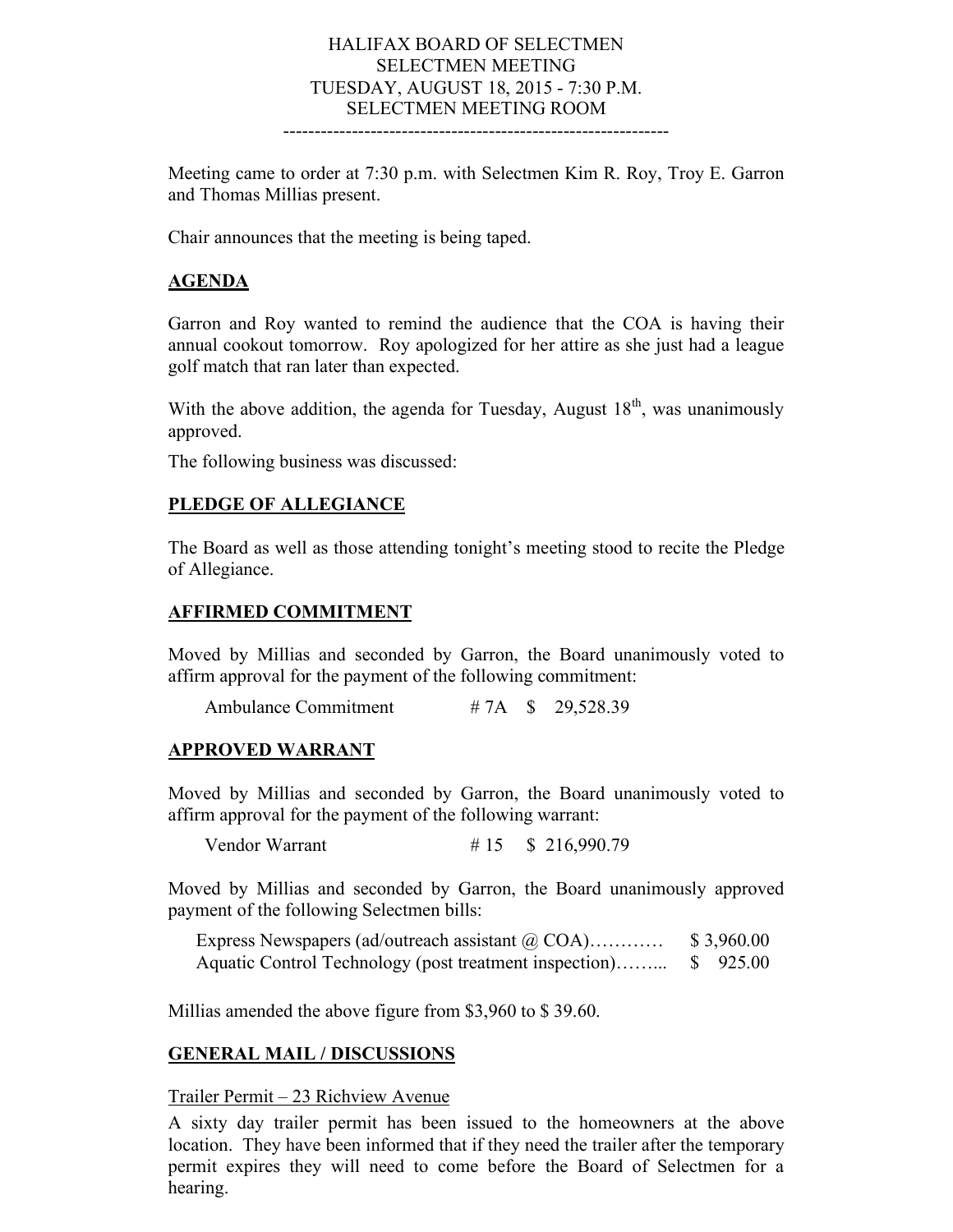## Recycling Fee Letter

Both Seelig (5 paragraphs) and the Town Accountant (1 paragraph) have drafted letters to be inserted in the recycling bills to inform the residents of the increase and why. Seelig was fine with either one and asked the Board which one they preferred. All three members agreed to have the longer letter sent out.

## Ambulance Abatement

Moved by Garron and seconded by Millias, the Board unanimously voted to abate the following amount from the Ambulance Account:

July 2015 FOR \$ 13,511.84

## CERT Grant

Moved by Garron and seconded by Millias, the Board unanimously authorized the Chair, Kim R. Roy, to sign the CERT Grant in the amount of \$3,699.

## OCPC Hazard Mitigation Plan

OCPC has been working with communities in their jurisdiction to update the region's hazard mitigation plan. Chief Viveiros and Eric Arbeene of OCPC will meet with the BOS on September  $8<sup>th</sup>$  to request that the Board approve the plan.

### Monponsett – Brockton Dam

Seelig has not heard back from Brockton Water Department, the City Council or the Mayor's office about requesting copy of the budget. Roy is disappointed that there has been no response as Halifax has been trying to communicate with them. She previously spoke to Representative Brady and he said he was going to put a call into the mayor's office. Seelig said that he has not heard back.

Seelig plans on making formal requests and deliver them personally tomorrow. He has reserved a room with the help of OCPC, at Brocton City Hall on September  $30<sup>th</sup>$  at 7 p.m. for a presentation about the automated controls at the Brockton Dam.

### Sign - 272 Plymouth Street

The sign at the Halifax Coin Shop has been taken down.

# **SCHEDULED APPOINTMENT**

## *Tax Classification Hearing*

At 7:45 p.m., the Board convened a Public Classification Hearing for the purpose of allocating the local property tax levy among the four property classes for Fiscal Year 2016. Present for the hearing was Principal Assessor/Appraiser Karen Trudeau and Assessor Holly Merry.

The following was discussed:

1. Uniform Tax Rate

A shift in the tax rate would put a burden on the Commercial /Industrial properties. The Board of Assessors is recommending a uniform tax rate for Fiscal Year 2016.

Moved by Millias and seconded by Garron, the Board unanimously approved a uniform tax rate for Fiscal Year 2016.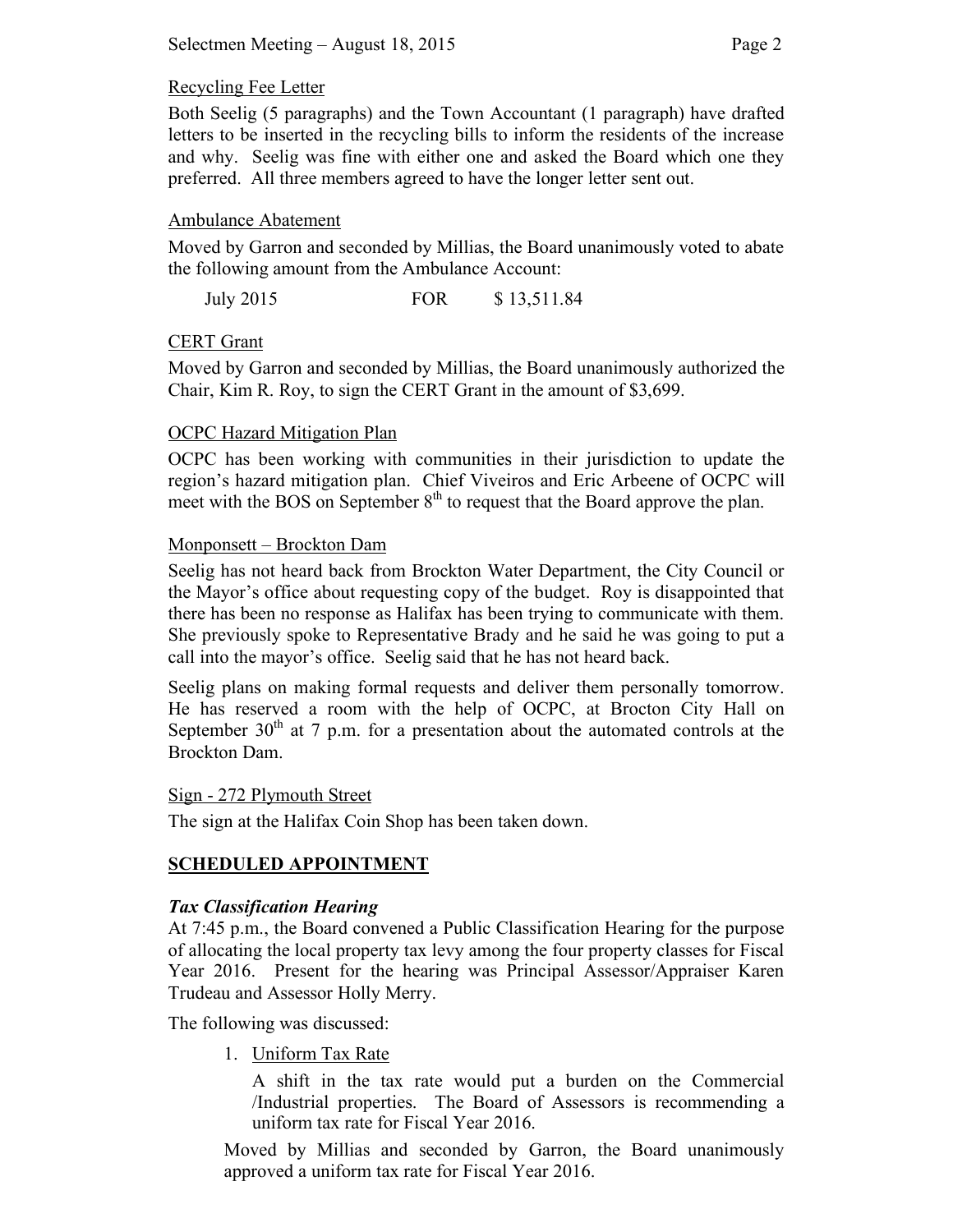2. Open Space Discount

The Board of Assessors is recommending that the Board not vote to adopt an open space discount.

Moved by Garron and seconded by Millias, the Board unanimously voted not to shift the burden to the residential properties.

3. Residential Exemption

This exemption is given to owner occupied residential properties and most commonly used in vacation, beach and cities where there are a lot of rental properties. Given that the Town does not have a large seasonal population; the Board of Assessors did not recommend this exemption.

Moved by Millias and seconded by Garron, the Board unanimously voted not to adopt a residential exemption.

4. Small Commercial Exemption

The Board of Assessors voted not to recommend this exemption be granted.

Moved by Millias and seconded by Garron, the Board unanimously voted not to support the small commercial exemption.

Moved by Garron and seconded my Millias, the Board unanimously voted to continue the hearing until the completion of the Special Town Meeting on Tuesday, September 8, 2015.

# *Chief Viveiros – vote to award the bid for the new fire truck*

Roy personally congratulated Chief Viveiros on getting this grant for the fire truck.

The chief stated that they applied for the grant in December and found out last month that they received it. He continued to say that they put the vehicle out to bid and received two bids; one from Rosenbauer New England and the other from Five Star Fire. He explained the pros and cons on what each manufacturer had to offer on the apparatus and in the end Rosenbauer New England met the departments/town's needs. His recommendation is to go with Rosenbauer New England.

Millias said that this is a win win for the Town and kudos to him. Garron said great job by you and your staff.

Moved by Roy and seconded by Garron, the Board unanimously accepted the bid from Rosenbauer New England for an Aerial Platform Truck.

# **GENERAL MAIL / DISCUSSIONS (CONTINUED)**

# LED Sign

Roy asked how long it would take to put the sign up. Seelig said he did not have an exact date as to when it would be started as he is waiting for Complete Signs (located in Alabama) to contact Bob's Sign (local company) as to when they can start.

Seelig and the Fire Chief will be the "IT" guys who will be putting up the messages.